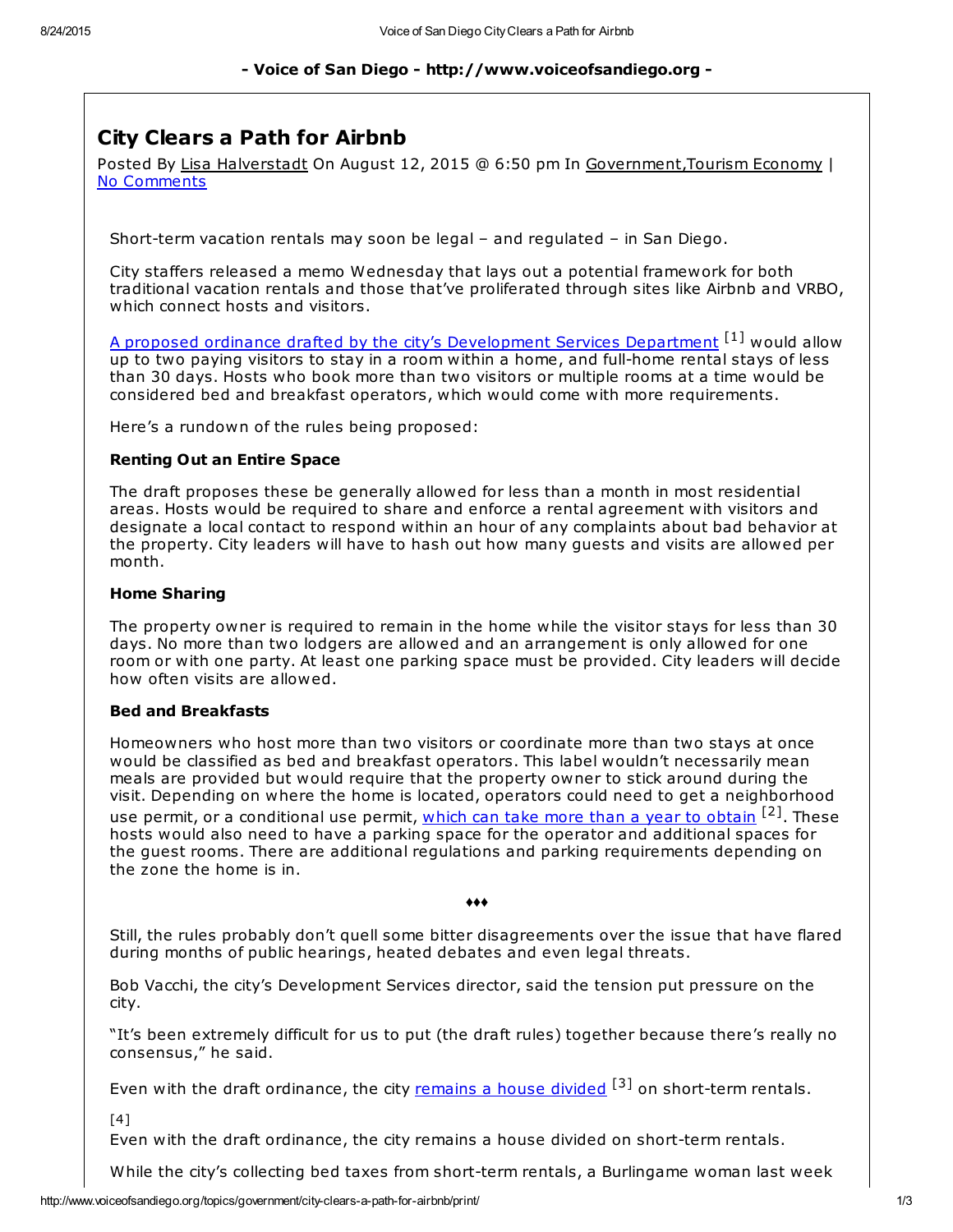was saddled with a nearly [\\$25,000](http://www.sandiegoreader.com/news/2015/aug/10/ticker-airbnb-rachel-smith-fined/) fine <sup>[10]</sup> for operating what city staffers referred to as a bed and breakfast out of her historic craftsman home. The 70-year-old says she simply hosted visitors through Airbnb and didn't operate a commercial enterprise.

The citation followed months of confusion about the rules – or lack thereof – for vacation rental hosts to follow and city demands that they pay bed [taxes](http://voiceofsandiego.org/topics/news/san-diegos-cracking-down-on-airbnb-hosts/) <sup>[11]</sup> long imposed on hoteliers.

Those disagreements also contributed to foot-dragging by the city.

City Councilwoman Lorie Zapf, who represents beach communities, [called](http://www.voiceofsandiego.org/topics/economy/cate-airbnb-hosts-keep-calm-rent/) <sup>[12]</sup> an April City Council subcommittee hearing on short-term rental issues. The gathering was so packed the committee held a second meeting on May 29. That day, members of the smart growth and land use committee – which Zapf chairs – asked city staffers to work on an ordinance.

The initial draft was finished by early July and shared with City Council members, according to emails obtained by Voice of San Diego.

But the emails indicate the mayor's office delayed the release when it discovered continued infighting over some of the specifics.

Brian Pepin, Mayor Kevin Faulconer's director of council affairs, wrote in a July 10 email that the mayor's office had met with some City Council members to get their take on the measure and found continued disagreement over the number of rentals allowed per month or year.

"Unfortunately, the council members were unable to reach consensus on the appropriate frequency to move forward with," Pepin wrote in an email to a Development Services staffer who worked on the draft ordinance. "The result of the meeting was to request that you return to the smart growth committee at its next possible meeting in order to get clear direction on frequency."

The next subcommittee meeting isn't until Sept. 23.

There were other issues, too. At the May 29 meeting and in other settings, City Council members have disagreed on the number of visitors that should be allowed in a full-home vacation rental. They also haven't given clear consensus on whether hosts should be allowed to rent granny flats, or other spaces on residential lots, on a short-term basis.

Officials say conflicts delayed at least one other discussion on the issue.

Joe LaCava chairs the citywide Community Planners Committee, a group that had been set to review the draft short-term rental ordinance at its July meeting.

LaCava said he was told the draft rules would be released June 30 and cleared his group's July agenda to allow for a heated debate. That didn't happen.

"I heard those regulations were being held back by the mayor's office," LaCava said.

He was surprised when the proposed regulations weren't released in the weeks afterward either.

"Everybody knows there's draft language just sitting out there. Everybody's just waiting for that draft language to drop and then start the conversation," LaCava said Wednesday, before the memo was released. "I think everybody's just sort of in a waiting period right now."

Vacchi said the delays were a result of a lack of consensus among Council members, not any intention by the mayor's office to delay the discussion.

A mayor's office spokesman couldn't immediately comment Wednesday.

That debate appears like to pick up again soon, shortly after an administrative law judge decided the Burlingame Airbnb host should be sanctioned.

Amanda Lee, the Development Services manager who drafted the proposed rules, said Zapf's office will decide next steps for the ordinance.